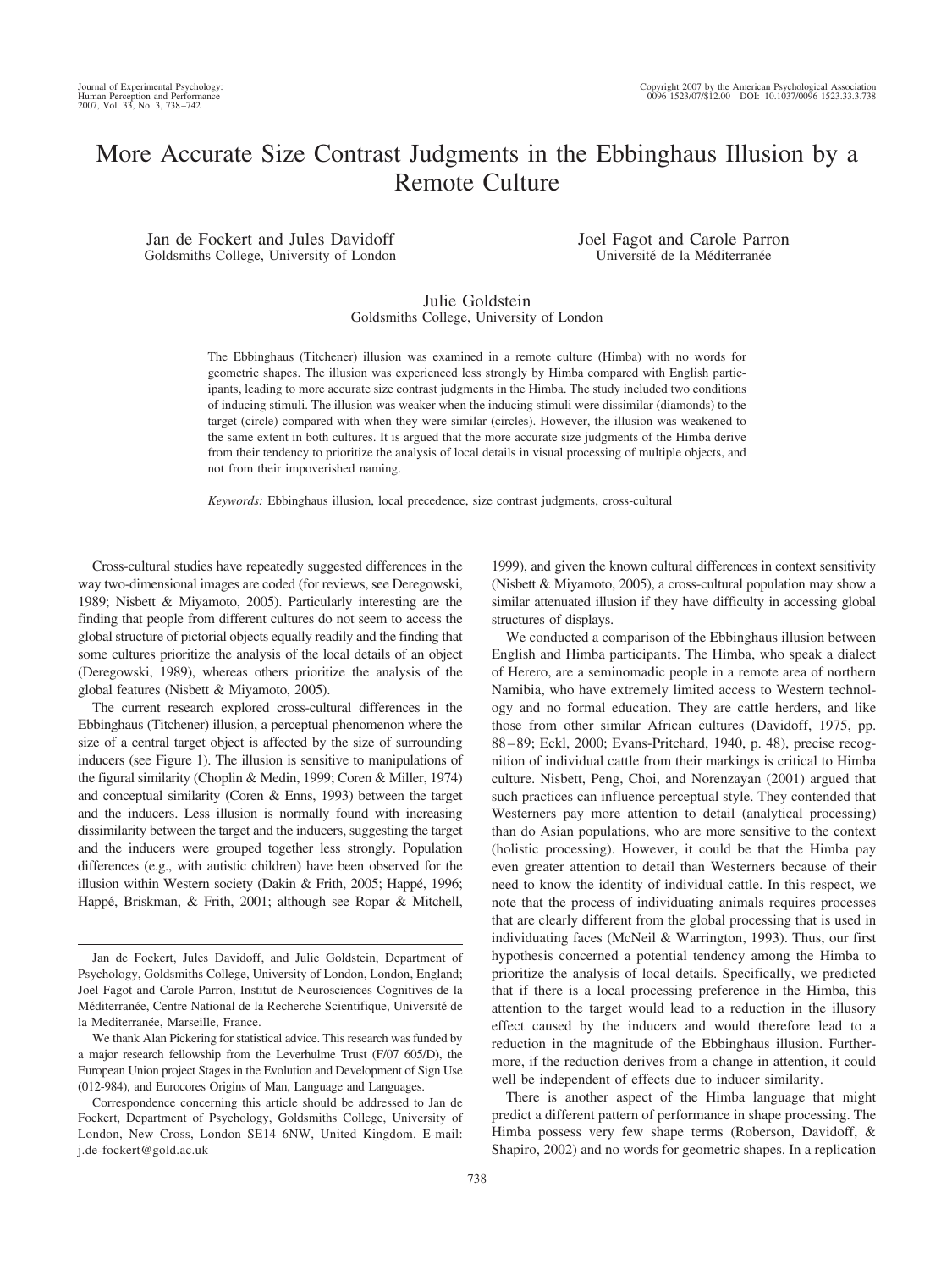

*Figure 1.* Illustration of the Ebbinghaus illusion. In this example, the four central target circles are equal in size, yet a target surrounded by smaller inducers (left of display) appears to be larger than a target surrounded by larger inducers (right of display), implying that the size contrast illusion depends on perceptual binding. The illusion is stronger for inducers that are similar (top of display) compared with those that are dissimilar (bottom of display) to the target.

of the category learning study by Rosch (1973), Roberson et al. (2002) found that the Himba, unlike Westerners, learned irregular square, circle, and triangle shapes to be part of a category as easily as they learned the prototype examples. Furthermore, in a shapesorting task with the same materials, they grouped together stimuli that had strong local similarities, even if they were from different Western shape categories (square, circle, or triangle). These findings suggest that the absence of clear linguistic distinctions among different geometric shapes has perceptual implications, so that two shapes with strong local similarities, yet belonging to different Western categories, can be grouped together by the Himba.

Our second hypothesis therefore concerned a linguistic effect on grouping by similarity. It is derived from the larger question of whether concepts are relative to language, a theory for which there is increasing evidence from the study of perception (for reviews, see Roberson et al., 2002; Roberson, Davies, & Davidoff, 2000). The effect of similarity between the target and the inducers (Coren & Miller, 1974) makes the Ebbinghaus illusion particularly suitable to test the effects of differences in linguistic labeling on perception. On the basis of linguistic relativity, it would be predicted that the Himba participants should experience more illusion than the English participants when the target and the inducers are different geometric shapes (e.g., circle vs. diamond). The Himba

might even see an equal extent of illusion regardless of the similarity between the target and the inducers.

## Method

## *Participants*

Participants were 8 (3 men and 5 women) adult monolingual Himba from an isolated region in Northern Namibia (mean estimated age  $= 30$  years 10 months, range  $= 20 - 45$  years). Their language contains no words for geometric shapes, like circles and squares. Further participants were 8 (3 men and 5 women) native English speakers (mean age  $= 31$  years 3 months, range  $= 23 - 54$ years). The English participants were Goldsmiths College staff volunteers or paid students. The Himba were rewarded in kind. No cases of abnormal vision were reported.

## *Stimuli*

Stimulus configurations were presented in black on white cardboard paper (20  $\times$  15 cm) and consisted of a central target circle surrounded by inducing stimuli, which were large or small circles (similar inducers) or large or small diamonds (dissimilar inducers; see Figure 1). The center-to-center distance between the target and each inducer was 32 mm for the large inducers and 16 mm for the small inducers. Two stimulus configurations were presented simultaneously to participants on each cardboard. In the small inducers configuration, circle or diamond inducers were presented with a diameter of 4 mm, and the size of the central target circle remained constant at 19 mm in diameter. In the large inducers configuration, circle or diamond inducers were presented with a diameter of 32 mm, and the target diameter ranged from 17.66 mm to 22.15 mm, with 0.66-mm steps. Thus, there were two stimulus cards (17.66 and 18.32 mm) in which the target circle in the large inducers condition was smaller than the target circle in the small inducers condition (target size differences of  $-1.32$  and  $-0.66$  mm, respectively), one stimulus card in which the two targets were equal in size (target size difference of 0 mm), and five stimulus cards in which the target circle in the large inducers condition was the larger one (target size differences of 0.66, 1.32, 1.98, 2.64, and 3.30 mm). Thus, relative to the target in the small inducers condition of 19 mm, the size of the target circle in the large inducers condition was 93.1%, 96.5%, 100.0%, 103.5%, 106.9%, 110.4%, 113.9%, and 117.4%, respectively. The asymmetry in the stimulus set makes use of the fact that a reverse illusion does not occur (large inducers never produce the illusion of a larger target). Thus, some conditions in a symmetrical array would be highly redundant. The asymmetrical stimulus set also has the advantage that the middle stimulus is not veridical. Thus, neither random performance nor any strategy based on the range of target sizes in the large inducers condition leads to veridical performance.

## *Procedure*

Blocks of eight practice trials were administered in which participants saw two circles: one that varied in diameter from 17.66 to 22.15 mm and another that remained constant at 19 mm. Participants were instructed to point at the larger circle, and training continued until they reached 75% accuracy within a block. All participants needed only one block of practice trials to reach criterion, except for one Himba participant who required two. After training, participants were pre-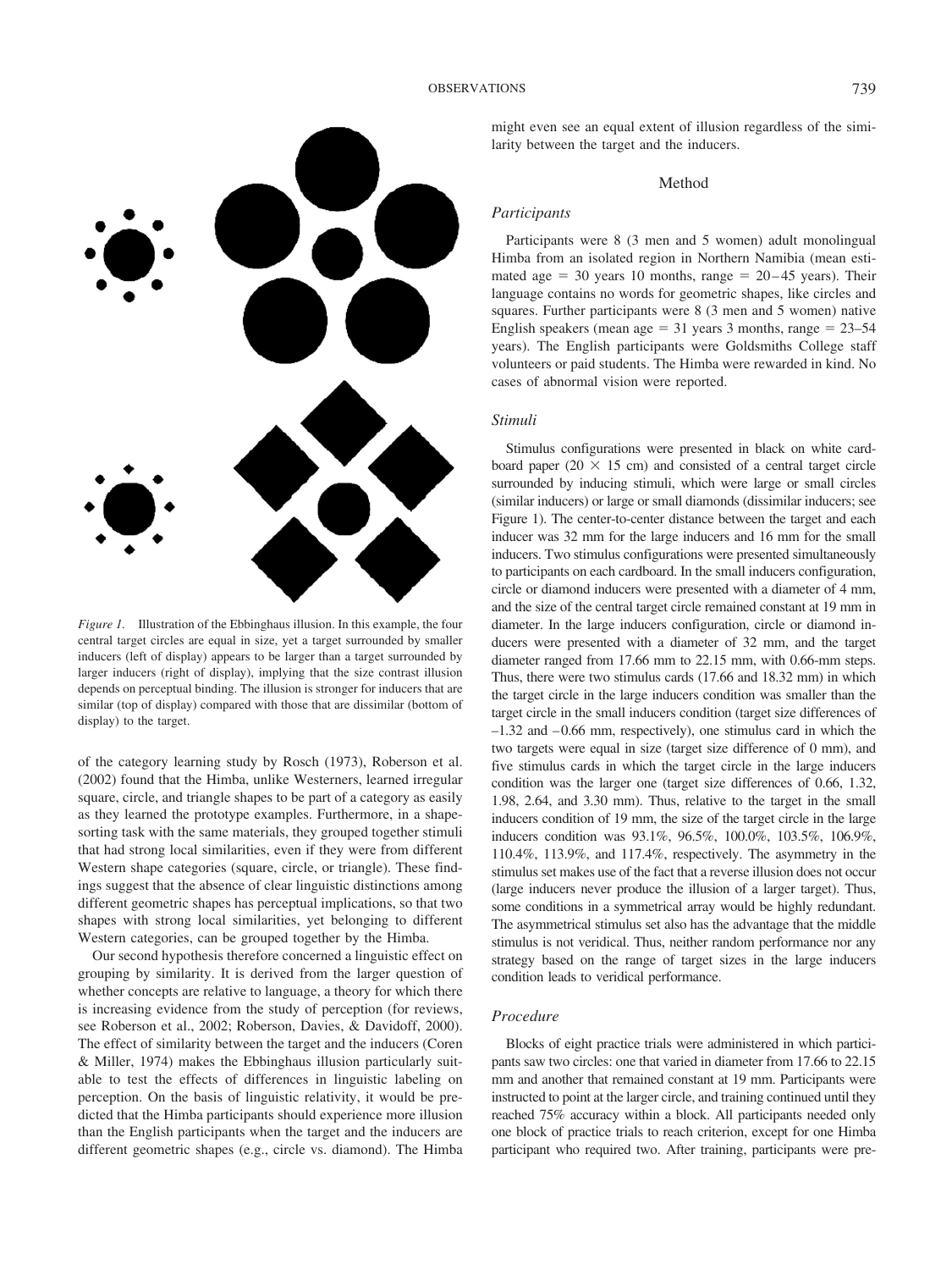

*Figure 2.* Mean frequency of choosing the target with large inducers, as a function of culture, inducer shape, and large inducers target size. Veridical equality was at large inducers target size 100%. Error bars represent standard error of the mean.

sented with a block of 40 test trials for each inducing shape condition (circles or diamonds, order counterbalanced across participants), with each block consisting of five randomly distributed trials of each target size in the large inducers configuration (ranging in size from 17.66 to 22.15 mm) presented together with a small inducers configuration. Stimulus cards were presented in horizontal orientation, and both within each block and within each target size in the large inducers configuration, the small inducers target was equally likely to occur on the left or on the right of the display. On each presentation of the two stimulus configurations, participants were asked to point at the target circle they thought was larger. These instructions were given with the help of a naive interpreter for the Himba participants. Viewing distance was approximately 45 cm. The experimenter immediately noted the answer down after every trial. During the test, participants received no feedback on the accuracy of their responses.

#### Results

For each participant, the frequency of choosing the target with large inducers was entered into a 2 (culture: English, Himba)  $\times$  2 (inducer shape: circles, diamonds)  $\times$  8 (large inducers target size: 93.1%, 96.5%, 100.0%, 103.5%, 106.9%, 110.4%, 113.9%, 117.4%) mixed analysis of variance, with repeated measures on the last two variables and participants as the random variable. Frequencies ranged from 0 (target with large inducers chosen on none of the five repetitions of a trial type) to 5 (target with large inducers chosen on all five repetitions of a trial type), so lower scores indicate more illusion. Not surprisingly, there was a main effect for large inducers target size,  $F(3, 38) = 173.3$ ,  $p < .001$ (Greenhouse–Geisser corrected);  $\eta_p^2 = .925$ : The target with large inducers was chosen more frequently when it was larger. There was also a main effect for inducer shape,  $F(1, 14) = 22.75$ ,  $p <$ .01;  $\eta_p^2$  = .619, with the diamond inducers producing less illusion than the circle inducers (see Figure 2). More important for the current investigation was a significant main effect for culture, *F*(1, 14) = 9.88,  $p < .01$ ;  $\eta_p^2 = .414$ , with less illusion for the Himba participants (mean frequency of choosing the target with large

 $inducers = 3.11$ , compared with the English participants (mean frequency of choosing the target with large inducers  $= 2.43$ ). The main effect of culture is even more compelling because there was no Culture  $\times$  Inducer Shape interaction,  $F(1, 14) = 3.08$ ,  $p > 1$ , suggesting that the two cultures were similarly sensitive to variation in inducer shape. There were significant two-way Inducer Shape  $\times$  Large Inducers Target Size interactions,  $F(3, 44) = 4.46$ ,  $p$  < .01 (Greenhouse–Geisser corrected);  $\eta_p^2$  = .241, trivially because of ceiling and floor effects at the extreme large inducers target sizes (see Figure 2). For the same reason, there was a Culture  $\times$  Large Inducers Target Size interaction,  $F(3, 38) = 5.13$ ,  $p < .01$  (Greenhouse–Geisser corrected);  $\eta_p^2 = .268$ . The threeway interaction was not significant,  $F(3, 44) = 2.24$ ,  $p > .09$ .

We also computed the point of subjective equality (PSE) for each participant. We fitted the data, using the inverse cumulative distribution for a standard normal distribution to estimate each participant's threshold for deciding that the target with large inducers was the larger one.<sup>1</sup> There was a greater mean PSE for the English compared with the Himba participants,  $t(14) = 3.62$ ,  $p <$ .01. On average, the 19-mm target with small inducers was seen as the same size as a 20.061-mm target with large inducers by the English participants and was seen as the same size as a 19.296-mm

<sup>&</sup>lt;sup>1</sup> We fitted the following model to each participant's data from the circle and shape inducer conditions:

 $p = \varphi([k-d]/\sigma),$ 

where *p* is probability of choosing the target with large inducers,  $\varphi(z)$  is the inverse cumulative distribution function for a standard normal distribution, *k* is the required threshold for deciding that the target with large inducers is the larger one  $(k = 0$  means no illusion, positive *k* values indicate illusion), *d* is the difference between the radius of the two circles (in millimeters), and  $\sigma$  is the standard deviation of the normally distributed noise, combined for the perceptual process (associated with the perceived difference in size between the two targets) and the decision process (normally distributed variability in the placement of the decision criterion).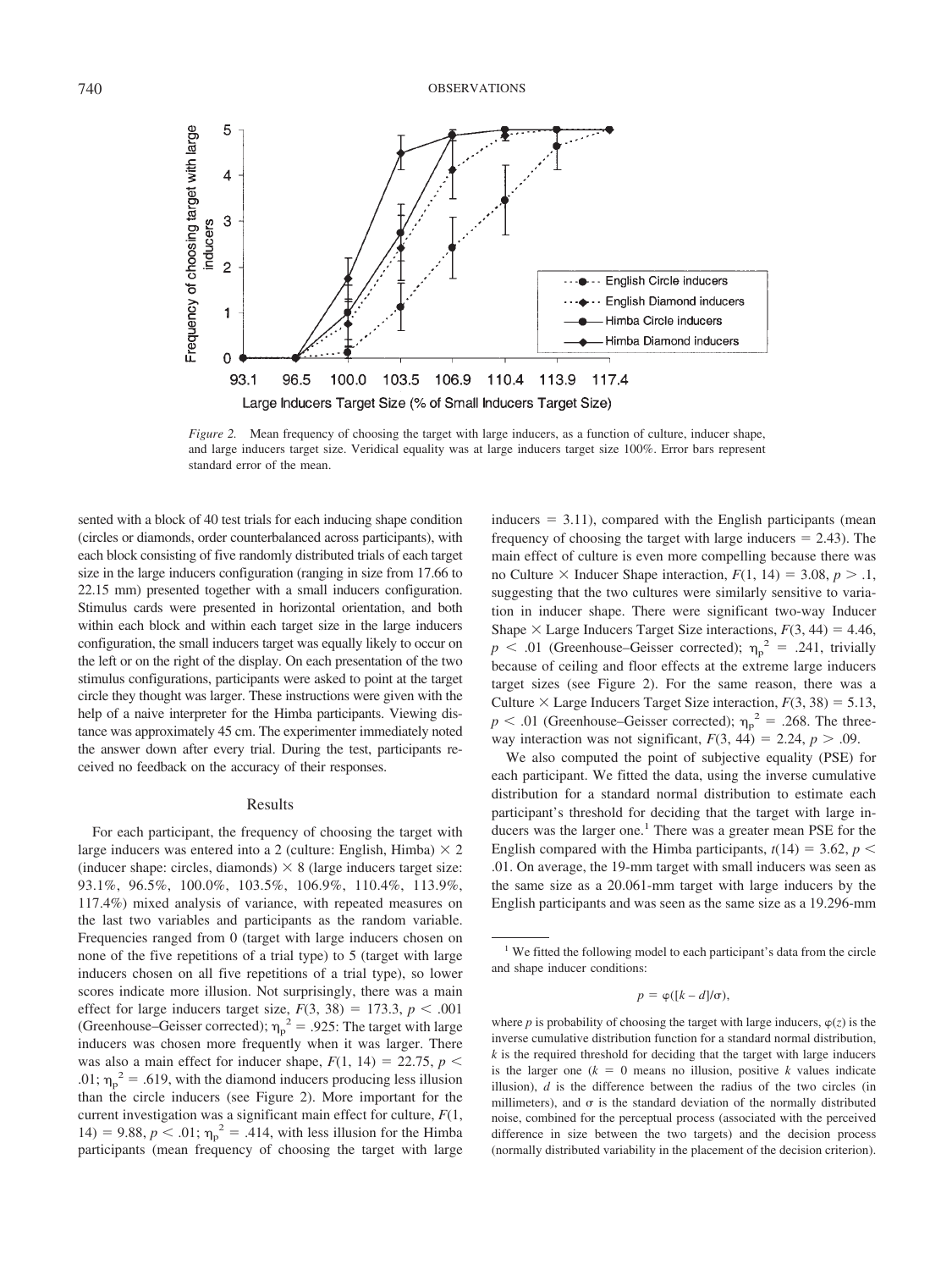target with large inducers by the Himba participants. An analysis of the differences of PSEs from veridicality (0-mm size difference between the two target circles, large inducers target size 100%) revealed that both cultures experienced the illusion in the circle inducer configuration—for the English,  $t(7) = 6.13$ ,  $p < .001$ ; for the Himba,  $t(7) = 4.04$ ,  $p < .01$ — but that only the English participants experienced the illusion in the diamond inducer configuration,  $t(7) = 3.71$ ,  $p < .01$ . The Himba participants' PSEs were not different from the veridical,  $t(7) = 1.93$ ,  $p > .09$ , in the diamond inducer configuration.

To directly test that overall size judgment accuracy was indeed greater in the Himba participants than in the English participants, we looked at how often the veridically larger target was selected by each participant, irrespective of whether this target had small or large inducers, and we calculated the overall accuracy score for each participant. Trials in which the size of the target with large inducers was identical to that of the target with small inducers (19 mm) were excluded from this analysis, because there was no correct answer here. As predicted, size judgments were significantly more accurate among the Himba participants (mean proportion correct  $= .96$ ) than among the English participants (mean proportion correct = .83),  $t(9) = 3.12$ ,  $p < .02$ , with adjusted degrees of freedom after Welch–Satterthwaite correction for larger variance in English than Himba participants.

## Discussion

Our results are straightforward: The Ebbinghaus illusion is experienced by both English and Himba cultures but is experienced more strongly by English participants compared with Himba participants. In addition, both cultures showed a reduction in illusion when the inducing shape changed from similar (circle) to dissimilar (diamond). Before discussing these results, we first want to discount any explanations of the findings based on a misunderstanding of instructions by the Himba participants or cultural differences in familiarity with test procedures. In fact, by experiencing less illusion than the English participants, the Himba necessarily provided more accurate size judgments than the English participants. The two groups required equally little practice, showing that the task was easily understood by the Himba. It is possible that the amount of practice was insufficient to ensure that the Himba participants continued to make size judgments in the test trials. They could, for example, have been judging the distance between the two circles. Although we cannot rule this out completely, it provides an explanation similar to the one we give, namely attention to local detail. We also rule out that their responses were random choices; this would have provided no reliable difference across conditions. An alternative possibility of showing a bias toward selecting the larger inducers rather than the larger target would not have shown the observed effect of the size of the targets with large inducers. It also would not have produced a modulation of performance by inducer shape similar to that of the English participants. It is reasonable to maintain that the Himba participants understood the task and paid attention to it.

The second hypothesis under test was the possibility that the Himba participants would see more illusion than the English participants in a condition where inducers were dissimilar from the target. The linguistic difference between the English and the Himba could have implied that the former would be more likely than the latter to group basic shapes like circles and diamonds more readily into distinct categories (Roberson et al., 2002); it would have followed that the diamond inducers should have reduced the magnitude of the illusion to a greater extent in the English compared with the Himba participants. This was clearly not the case: The Himba participants reliably experienced less illusion overall and, like the English participants, showed a reduction in the illusion between circle and diamond inducers. These results, therefore, do not suggest that the Himba see circles and diamonds as similar. Thus, with respect to Roberson et al. (2002), an alternative to the impoverished naming explanation is now required for why the Himba categorized circles and squares together. It would seem more likely that a cognitive bias, such as local processing precedence, is responsible for the Himba forming many categories with small numbers of exemplars based on local detail.

Although there are many reports of visual illusions that reveal a difference between normal adult Western and isolated non-Western observers (Segall, Campbell, & Herskovitz, 1963, 1966), the current results are the first evidence of a visual illusion that demonstrates differences in the extent of grouping. The data seem to indicate that, when processing a configuration of multiple objects, the Himba do not show the precedence for global analysis that has been found in Western observers (Navon, 1977); instead, they are more likely to process the local features of a stimulus configuration. Thus, cultural variability in local versus global processing can lead to differences in subjective size perception, at least in the context of our task. A similar reduction in contextual sensitivity with the Ebbinghaus illusion has been shown in patients with autism (Dakin & Frith, 2005), 4-year-old Western children (Kaldy & Kovacs, 2003), and Western males (Phillips, Chapman, & Berry, 2004). It is possible that these data too may be best explained by biases toward local processing.

#### References

- Choplin, J. M., & Medin, D. L. (1999). Similarity of the perimeters in the Ebbinghaus illusion. *Perception & Psychophysics, 61,* 3–12.
- Coren, S., & Enns, J. T. (1993). Size contrast as a function of conceptual similarity between test and inducers. *Perception & Psychophysics, 54,* 579 –588.
- Coren, S., & Miller, J. (1974). Size contrast as a function of figural similarity. *Perception & Psychophysics, 16,* 355–357.
- Dakin, S., & Frith, U. (2005). Vagaries of visual perception in autism. *Neuron, 48,* 497–507.
- Davidoff, J. (1975). *Differences in visual perception.* London: Academic Press.
- Deregowski, J. B. (1989). Real space and represented space: Cross-cultural perspectives. *Behavioral and Brain Sciences, 12,* 51–119.
- Eckl, A. E. (2000). Language, culture and environment. The conceptualization of Herero cattle terms. In M. Bollig & J.-B. Gewald (Eds.), *History, cultural traditions and innovations in Southern Africa: Vol. 13. People, cattle and land. Transformation of a pastoral society in Southwestern Africa* (pp. 401–431). Cologne, Germany: Ruediger Koeppe.
- Evans-Pritchard, E. E. (1940). *The Nuer.* Oxford, England: Oxford University Press.
- Happé, F. G. E. (1996). Studying weak central coherence at low levels: Children with autism do not succumb to visual illusions. A research note. *Journal of Child Psychology and Psychiatry, 37,* 873– 877.
- Happé, F. G. E., Briskman, J., & Frith, U. (2001). Exploring the cognitive phenotype of autism: Weak 'central coherence' in parents and siblings of